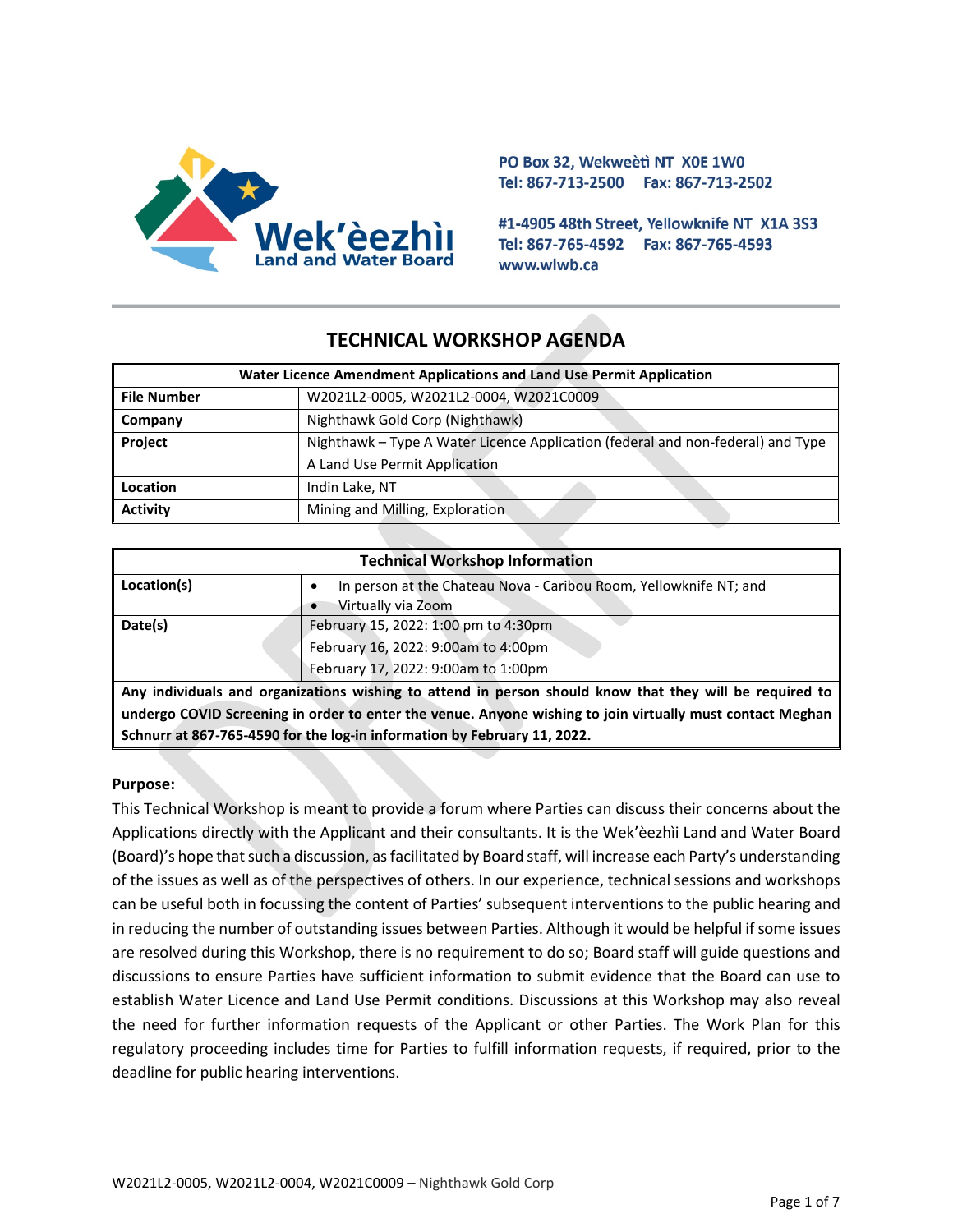Please note that a technical workshop is not a public hearing, and Board members and their legal counsel will not be participating. It is the Board's wish that this Workshop be as informal as possible to promote discussion. Recommendations for the Water Licences and Land Use Permit should be made in the formal written interventions submitted to the Board prior to the Public Hearing, and in Parties' Closing Arguments prior to the end of the proceeding.

### **General Reminders**:

- Organization and timelines of the Workshop are at the discretion of the facilitator.
- There will be breaks in the morning, over lunch, and in the afternoon.
- Participants that are attending virtually are asked to join the meeting 15min before the scheduled start times to test their audio/video (see agenda below). Presenters should also be prepared to conduct a screen-sharing test run.
- No hard copies of any materials will be available at Workshop participants should bring everything they need with them.
- Before the Workshop, participants should download all relevant documents, such as presentations, from the Board's Public Registry [\[W2021L2-0004,](https://wlwb.ca/registry/W2021L2-0005) W2021L2-0005, [W2021C0009\].](https://wlwb.ca/registry/W2021L2-0005)

#### **Agenda:**

All times are approximate. The Applicant will provide short introductory presentations to help initiate discussion for each topic listed below. Participants are encouraged to have questions prepared in advance for each topic and take the opportunity to follow up on issues raised in the Review Summary Table. References to specific reviewer comments from the Review Summary Table are provided in the agenda below, and the following abbreviations are used in these references.

| <b>Abbreviation</b> | <b>Reviewer</b>                                                                       |  |
|---------------------|---------------------------------------------------------------------------------------|--|
| CIRNAC-Inspector    | Crown-Indigenous Relations and Northern Affairs Canada - Inspector                    |  |
| CIRNAC-CARD         | Crown-Indigenous Relations and Northern Affairs Canada - Contaminants and Remediation |  |
|                     | Directorate                                                                           |  |
| <b>ECCC</b>         | Environment and Climate Change Canada                                                 |  |
| <b>DFO</b>          | <b>Fisheries and Oceans Canada</b>                                                    |  |
| <b>GNWT-ENR</b>     | Government of the Northwest Territories - Environment and Natural Resources           |  |
| GNWT-Inspector      | Government of the Northwest Territories – Department of Lands - North Slave Region    |  |
|                     | Inspector                                                                             |  |
| GNWT-Lands          | Government of the Northwest Territories - Department of Lands                         |  |
| GNWT-PWNHC          | Government of the Northwest Territories – Prince of Wales Northern Heritage Centre    |  |
| TG                  | Thcho Government                                                                      |  |
| <b>WRRB</b>         | Wek'èezhìi Renewable Resources Board                                                  |  |
| <b>WLWB</b>         | Wek'èezhìi Land and Water Board Staff                                                 |  |
| <b>YKDFN</b>        | Yellowknives Dene First Nation                                                        |  |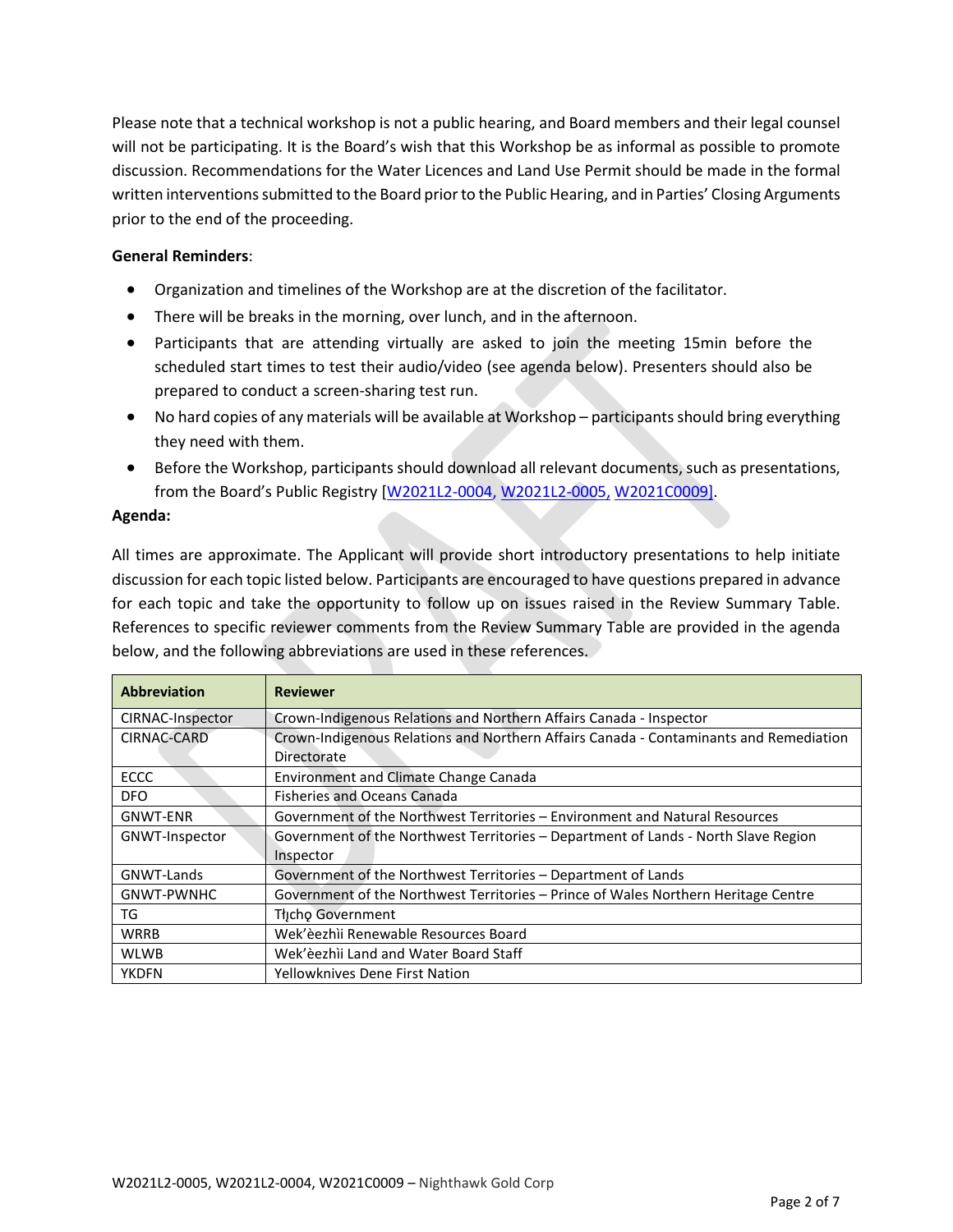|                                 | <b>Time</b>                              | <b>Topic</b>                                                                                                                                              | <b>Review Comment References</b>                                                          |  |
|---------------------------------|------------------------------------------|-----------------------------------------------------------------------------------------------------------------------------------------------------------|-------------------------------------------------------------------------------------------|--|
|                                 | $12:45 - 1:15$ pm                        | <b>Arrival Time and Test Run:</b><br>Connect on Zoom (for those joining virtually)<br>$\bullet$<br>presenters)<br>Coffee and snacks provided<br>$\bullet$ | Audio/video/screensharing test run (for those joining virtually and for                   |  |
|                                 | $1:15 - 1:30$ pm                         | <b>Opening Prayer and Health and Safety</b>                                                                                                               |                                                                                           |  |
|                                 | $1:30 - 1:45$ pm                         | Round Table Introductions and Opening Statements from Board staff                                                                                         |                                                                                           |  |
|                                 | $1:45 - 2:15$ pm                         | <b>Project Description</b><br>Project Overview Presentation by Applicant<br>٠                                                                             |                                                                                           |  |
|                                 |                                          | <b>Drainage Assessment [Damoti]</b>                                                                                                                       |                                                                                           |  |
|                                 |                                          | Definition of Receiving                                                                                                                                   | GNWT-ENR comment 1 and 2; WLWB                                                            |  |
| <b>Day 1: February 15, 2022</b> |                                          | Environment<br>Compliance Point                                                                                                                           | comments 1 and 18<br><b>GNWT-ENR comment 5; TG comment</b><br>13; WLWB comments 17 and 19 |  |
|                                 |                                          | <b>SNP</b>                                                                                                                                                | ECCC comment 2; GNWT-ENR comment<br>16; TG comment 16                                     |  |
|                                 | $2:15 - 4:15$ pm                         | <b>Effluent Quality Criteria [Damoti]</b>                                                                                                                 |                                                                                           |  |
|                                 | (Breaks are<br>scheduled as<br>required) | <b>Expected Concentrations in</b><br>Lardass Lake and Approach to EQC<br>Development                                                                      | <b>GNWT-ENR comment 3; TG comments</b><br>12, 14, 15;                                     |  |
|                                 |                                          | рH                                                                                                                                                        | WLWB comment 20; YKDFN comment 1                                                          |  |
|                                 |                                          | <b>Total Phosphorus</b>                                                                                                                                   | <b>GNWT-ENR comment 6</b>                                                                 |  |
|                                 |                                          | Oil and Grease                                                                                                                                            | GNWT-ENR comment 12; WLWB<br>comment 21                                                   |  |
|                                 |                                          | Monitoring and Response                                                                                                                                   | ENR comment 4; WLWB comment 22                                                            |  |
|                                 |                                          | <b>Waste Rock Chemistry [Damoti]</b>                                                                                                                      | GNWT-ENR comment 15; TG comment<br>11                                                     |  |
|                                 | $4:15 - 4:30$ pm                         | <b>Final Day 1 Comments and Information Requests</b>                                                                                                      |                                                                                           |  |
|                                 | 4:30pm                                   | Day 1 Adjourned                                                                                                                                           |                                                                                           |  |
|                                 |                                          |                                                                                                                                                           |                                                                                           |  |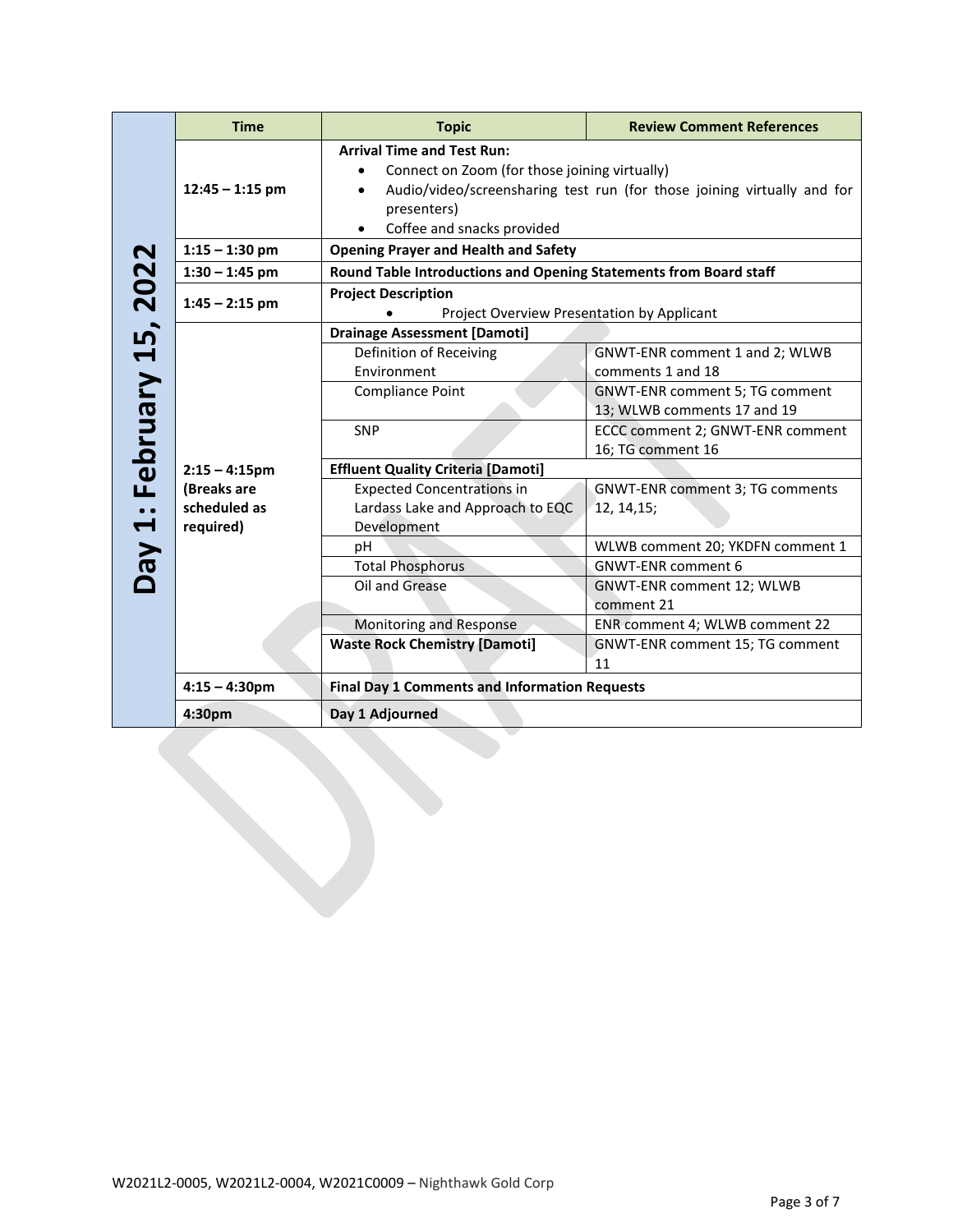|                                 | <b>Time</b>                                                    | <b>Topic</b>                                                                                                                                                                                                                | <b>Review Comment References</b>                                                                         |  |
|---------------------------------|----------------------------------------------------------------|-----------------------------------------------------------------------------------------------------------------------------------------------------------------------------------------------------------------------------|----------------------------------------------------------------------------------------------------------|--|
|                                 | $8:30 - 9:00am$                                                | <b>Arrival Time and Test Run:</b><br>Connect on Zoom (for those joining virtually)<br>Audio/video/screensharing test run (for those joining virtually and for<br>presenters)<br>Coffee, snacks and COVID screening provided |                                                                                                          |  |
|                                 | $9:00 - 9:15$ am                                               | Round Table Introductions and Recap of Agenda and Day 1 (Board staff)                                                                                                                                                       |                                                                                                          |  |
|                                 | $9:15 - 10:00am$                                               | <b>Continuation of Discussion from Day 1 (if needed)</b>                                                                                                                                                                    |                                                                                                          |  |
|                                 |                                                                | <b>Water Use</b>                                                                                                                                                                                                            |                                                                                                          |  |
|                                 |                                                                | <b>Potential Impacts/Mitigations</b>                                                                                                                                                                                        | WLWB comment 11                                                                                          |  |
|                                 |                                                                | <b>Water Source</b>                                                                                                                                                                                                         | DFO comment 4                                                                                            |  |
| <b>Day 2: February 16, 2022</b> |                                                                | <b>Clarification of Volumes</b>                                                                                                                                                                                             | CIRNAC-Inspector comment 8; DFO<br>comment 1; GNWT ENR comments 7,8;<br>TG comment 7; WLWB comment 9, 10 |  |
|                                 |                                                                | LWB Reference Bulletin for Water<br>Use                                                                                                                                                                                     | DFO comment 2; GNWT-ENR comment<br>9                                                                     |  |
|                                 |                                                                | Notification, Monitoring, and<br>Reporting                                                                                                                                                                                  | DFO comments 3,5; GNWT-ENR<br>comment 14                                                                 |  |
|                                 |                                                                | <b>Corresponding Water Licence</b>                                                                                                                                                                                          | CIRNAC-Inspector comment 3; GNWT-                                                                        |  |
|                                 |                                                                | Conditions                                                                                                                                                                                                                  | ENR comment 10                                                                                           |  |
|                                 |                                                                | Dissolved Oxygen                                                                                                                                                                                                            | TG comment 5                                                                                             |  |
|                                 |                                                                | Engagement                                                                                                                                                                                                                  | TG comment 6                                                                                             |  |
|                                 | $10:00am - 4:00pm$<br>(Breaks are<br>scheduled as<br>required) | <b>Security</b>                                                                                                                                                                                                             |                                                                                                          |  |
|                                 |                                                                | Allocation of liability                                                                                                                                                                                                     | WLWB comment 16                                                                                          |  |
|                                 |                                                                | Fuel storage                                                                                                                                                                                                                | CIRNAC-Inspector comment 4; WLWB<br>comment 6                                                            |  |
|                                 |                                                                | Colomac                                                                                                                                                                                                                     | GNWT-Lands comment 1; WLWB<br>comment 21                                                                 |  |
|                                 |                                                                | Engagement                                                                                                                                                                                                                  | <b>GNWT-ENR comment 32</b>                                                                               |  |
|                                 |                                                                | <b>Federal Water Licence Conditions</b>                                                                                                                                                                                     |                                                                                                          |  |
|                                 |                                                                | Scope                                                                                                                                                                                                                       | CIRNAC-Inspector comment 7; TG<br>comment 1                                                              |  |
|                                 |                                                                | Licence Term                                                                                                                                                                                                                | CIRNAC-Inspector comment 2                                                                               |  |
|                                 |                                                                | Operating season                                                                                                                                                                                                            | CIRNAC-Inspector comment 1                                                                               |  |
|                                 |                                                                | <b>SNP</b>                                                                                                                                                                                                                  | CIRNAC-Inspector comment 10                                                                              |  |
|                                 |                                                                | <b>Fuel Storage</b>                                                                                                                                                                                                         | CIRNAC-Inspector comment 11                                                                              |  |
|                                 |                                                                | Communication with Inspector                                                                                                                                                                                                | CIRNAC-Inspector comment 9                                                                               |  |
|                                 |                                                                | <b>Interaction with CIRNAC site</b>                                                                                                                                                                                         | CIRNAC-CARD comments 1-5                                                                                 |  |
|                                 |                                                                | <b>Non-federal Water Licence Conditions</b>                                                                                                                                                                                 |                                                                                                          |  |
|                                 |                                                                | <b>Erosion Inspections</b>                                                                                                                                                                                                  | <b>GNWT-ENR comment 11</b>                                                                               |  |
|                                 |                                                                | Post-closure                                                                                                                                                                                                                | <b>GNWT-ENR comment 13</b>                                                                               |  |
|                                 | $4:00 - 4:15$ pm                                               | <b>Final Day 2 Comments and Information Requests</b>                                                                                                                                                                        |                                                                                                          |  |
|                                 | 4:15pm                                                         | Day 2 Adjourned                                                                                                                                                                                                             |                                                                                                          |  |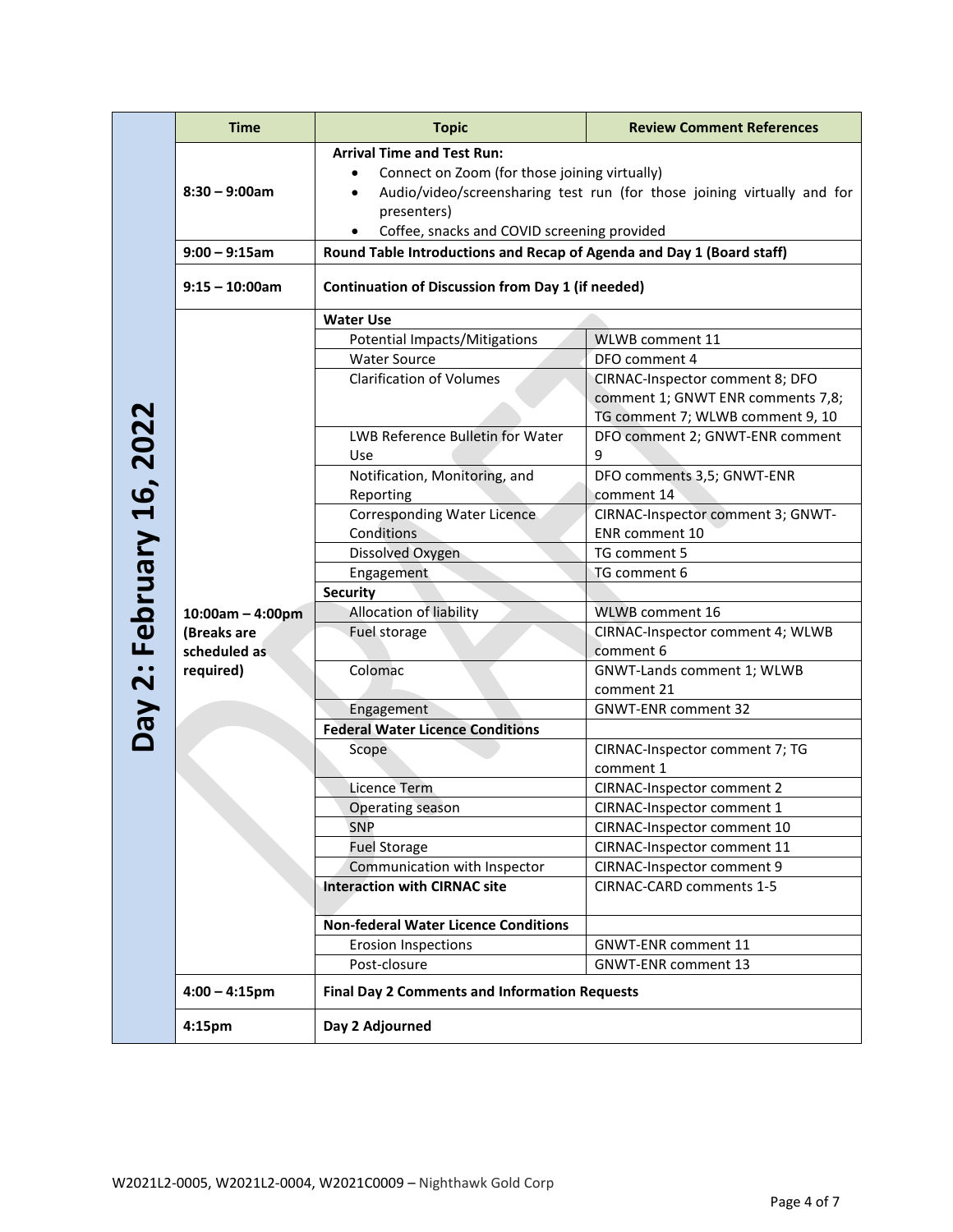|                      | <b>Time</b>                              | <b>Topic</b>                                                                                                                                                                                                                 | <b>Review Comment References</b>                                               |  |
|----------------------|------------------------------------------|------------------------------------------------------------------------------------------------------------------------------------------------------------------------------------------------------------------------------|--------------------------------------------------------------------------------|--|
|                      | $8:30 - 9:00am$                          | <b>Arrival Time and Test Run:</b><br>Connect on Zoom (for those joining virtually)<br>Audio/video/screensharing test run (for those joining virtually and for<br>presenters)<br>Coffee, snacks, and COVID screening provided |                                                                                |  |
|                      | $9:00 - 9:15$ am                         | Round Table Introductions and Recap of Day 2 (Board staff)                                                                                                                                                                   |                                                                                |  |
|                      | $9:15 - 10:00am$                         | <b>Continuation of Discussion from Day 2 (if needed)</b>                                                                                                                                                                     |                                                                                |  |
|                      |                                          | <b>Comments regarding the Land Use Permit</b>                                                                                                                                                                                |                                                                                |  |
|                      |                                          | Explosives                                                                                                                                                                                                                   | ECCC comments 3; GNWT-ENR<br>comment 31                                        |  |
| 3: February 17, 2022 |                                          | Shut Down Period                                                                                                                                                                                                             | CIRNAC-Inspector 12, 13, 14; GNWT-<br>Inspector comment 1,3; WLWB<br>comment 4 |  |
|                      |                                          | <b>Fuel Storage</b>                                                                                                                                                                                                          | CIRNAC-Inspector comment 16; WLWB<br>comment 12                                |  |
|                      |                                          | Spring Break Up                                                                                                                                                                                                              | <b>GNWT-Inspector comment 4</b>                                                |  |
|                      |                                          | Archaeological overview and                                                                                                                                                                                                  | GNWT-PWNHC comment 1; TG                                                       |  |
|                      |                                          | assessments                                                                                                                                                                                                                  | comment 17                                                                     |  |
|                      |                                          | Equipment                                                                                                                                                                                                                    | WLWB <sub>5</sub>                                                              |  |
|                      |                                          | Recommended Removal of                                                                                                                                                                                                       | CIRNAC-Inspector comment 15; GNWT-                                             |  |
|                      |                                          | Condition                                                                                                                                                                                                                    | Inspector comment 2, 5                                                         |  |
|                      |                                          | <b>Spill Contingency Plan</b>                                                                                                                                                                                                |                                                                                |  |
|                      | $10:00am - 4:00pm$                       | <b>Increased Fuel</b>                                                                                                                                                                                                        | WLWB comment 13, 14                                                            |  |
|                      | (Breaks are<br>scheduled as<br>required) | <b>Missing Information</b>                                                                                                                                                                                                   | GNWT-ENR comments 22, 23, 24, 27,<br>29, 30                                    |  |
|                      |                                          | General comments and                                                                                                                                                                                                         | CIRNAC-Inspector comment 5; GNWT-                                              |  |
|                      |                                          | administrative suggestions                                                                                                                                                                                                   | ENR comments 25, 26, 28; GNWT-<br>Inspector comment 6                          |  |
|                      |                                          | <b>Waste Management Plan</b>                                                                                                                                                                                                 |                                                                                |  |
| VeQ                  |                                          | General comments and request for                                                                                                                                                                                             | GNWT-ENR comments 17, 18, 19;                                                  |  |
|                      |                                          | additional information                                                                                                                                                                                                       | <b>GNWT-Inspector comment 7</b>                                                |  |
|                      |                                          | disposal of grey and drill water                                                                                                                                                                                             | <b>GNWT-ENR comment 20</b>                                                     |  |
|                      |                                          | incinerator and ash disposal                                                                                                                                                                                                 | <b>GNWT-ENR comment 21; TG comments</b><br>2, 3                                |  |
|                      |                                          | <b>Wildlife and WMMP</b>                                                                                                                                                                                                     |                                                                                |  |
|                      |                                          | Species at Risk                                                                                                                                                                                                              | ECCC comments 4, 5, 6                                                          |  |
|                      |                                          | Reporting                                                                                                                                                                                                                    | TG comment 4                                                                   |  |
|                      |                                          | <b>Wildlife Habitat</b>                                                                                                                                                                                                      | ECCC comment 4; TG comment 10                                                  |  |
|                      |                                          | <b>Additional Impacts and Mitigations</b>                                                                                                                                                                                    |                                                                                |  |
|                      |                                          | <b>Eskers</b>                                                                                                                                                                                                                | WLWB comment 15                                                                |  |
|                      |                                          | Wildlife Harvesting                                                                                                                                                                                                          | TG comment 9                                                                   |  |
|                      |                                          | <b>Green House Gases</b>                                                                                                                                                                                                     | TG comment 8                                                                   |  |
|                      | $4:00 - 4:15$ pm                         | <b>Final Comments and Confirmation of Information Requests</b>                                                                                                                                                               |                                                                                |  |
|                      | 4:15pm                                   | <b>Meeting Adjourned</b>                                                                                                                                                                                                     |                                                                                |  |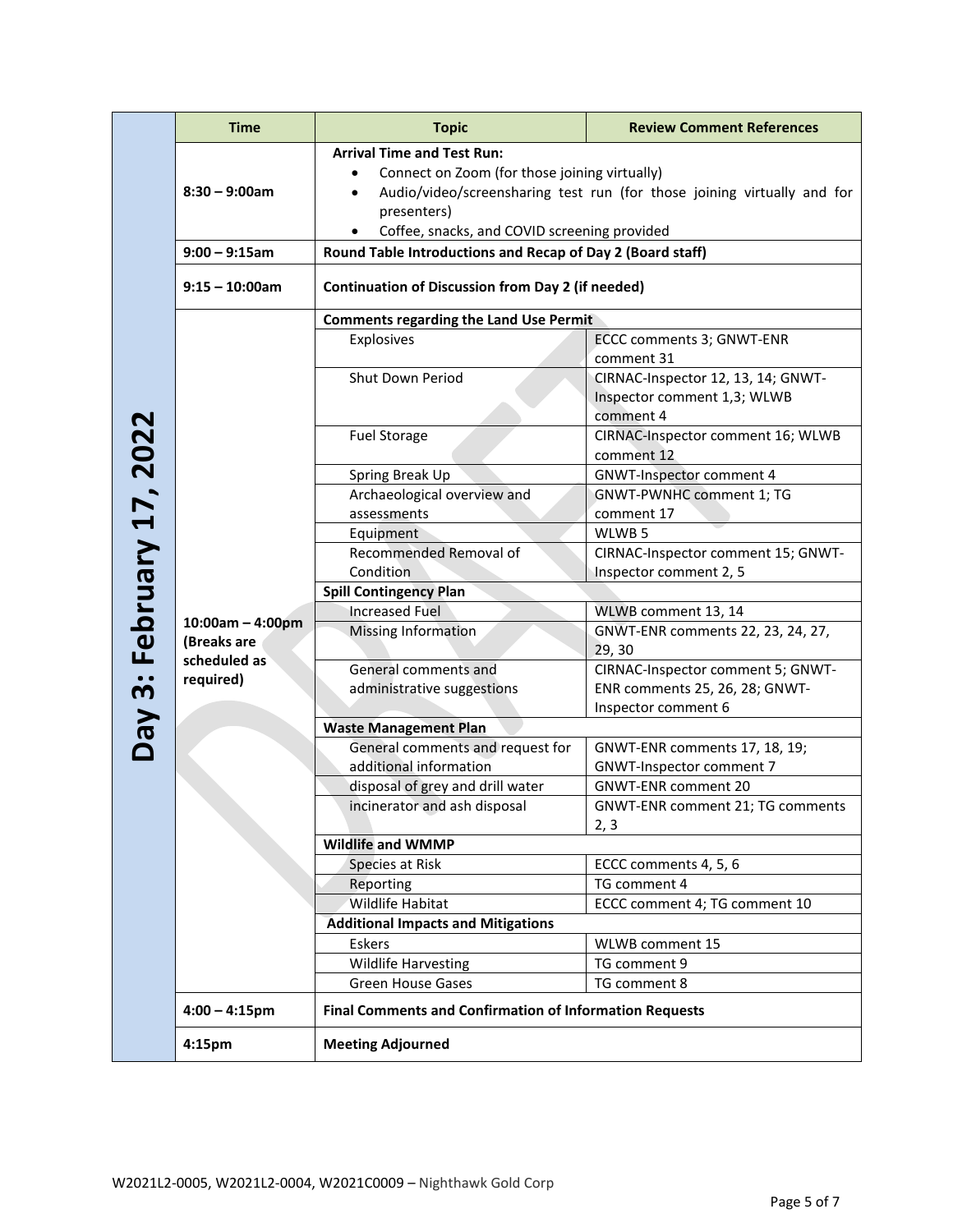### **Logistics for Remote Workshop:**

## *Set-up:*

- Each participant should prepare and test their video and audio ahead of time, and each time they log in to the Workshop, to ensure their devices are functioning properly and are fully charged or plugged in.
- Zoom will download automatically when the participant starts or joins the first Zoom meeting and is also available for manual download [here.](https://zoom.us/client/latest/ZoomInstaller.exe) Participants should download the current version of Zoom before the Workshop to ensure all functions are available.
- For assistance using Zoom, participants can review the following [Zoom Video](https://support.zoom.us/hc/en-us/articles/206618765-Zoom-Video-Tutorials) Tutorials.
- To participate only by phone, participants can call one of the Zoom teleconference lines (provided in the Zoom link from Board staff).
- Participants that are experiencing technical difficulties due to poor internet connections can limit videoconference participation to audio only or call in by phone as noted above.
- Each participant is asked to use the following as their screen name: first and last name, followed by the acronym of their respective organization (e.g., Paula Green – WLWB)
	- o This can be accomplished by selecting the three dots in the upper right-hand portion of the viewing pane and selecting "rename."
- Each organization will need to identify a representative, who will act as the liaison for all participants in that organization during the Workshop. Each organization should provide their representative's contact information to Board staff prior to the Workshop (or to the facilitator at the start of the Workshop if not known in advance).
- [Screensharing](https://support.zoom.us/hc/en-us/articles/201362153-Sharing-your-screen-in-a-meeting) in Zoom will be used during presentations. The presenter will share their screen to display their presentation (note that this can be done by the facilitator instead if requested in advance). Presenters should state the document name and page numbers to ensure all participants can follow along.

## *Etiquette:*

- A workshop facilitator will guide the order of presentations, turn-taking, time limits, and breaks.
- If a participant would like to speak or has a follow-up question, they can use the [Zoom group chat](https://support.zoom.us/hc/en-us/articles/203650445-In-meeting-chat) (visible to everyone) to notify the facilitator, who will add them to the speaking order. Each organization/participant will be given opportunities to speak.
- To minimize background noises, feedback, and disruption to others, participants should always keep their microphone/headset muted when not speaking. Participants should **only unmute when the facilitator has indicated it is their turn to speak**.
- The Zoom meeting will be recorded to ensure the transcription is accurate. **In accordance with privacy legislation, participants must not record the workshop or take screen shots.**
- A remote workshop can cause participation fatigue. The Board appreciates everyone's patience, professionalism, cooperation, communication, and collaboration during the workshop.